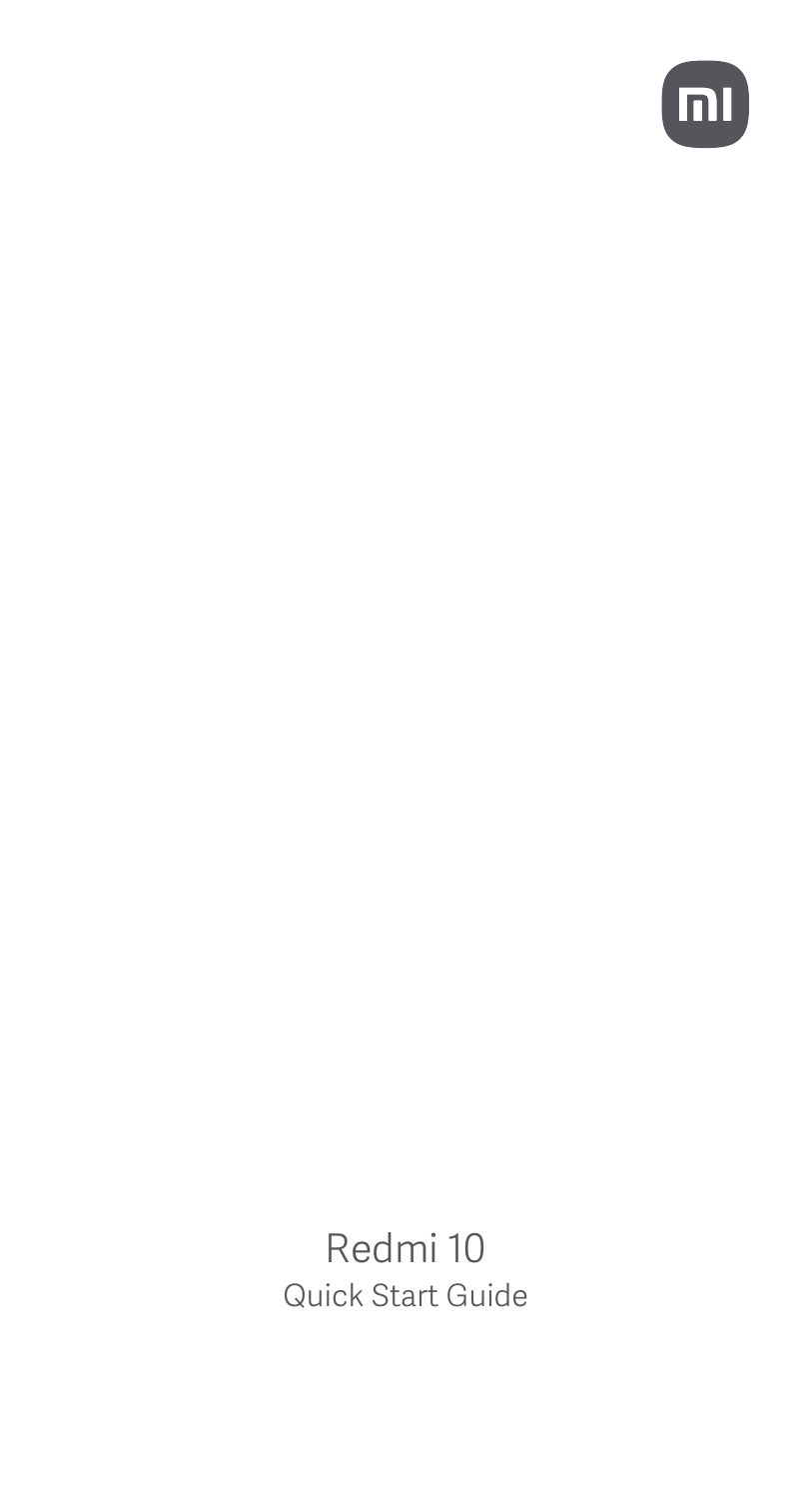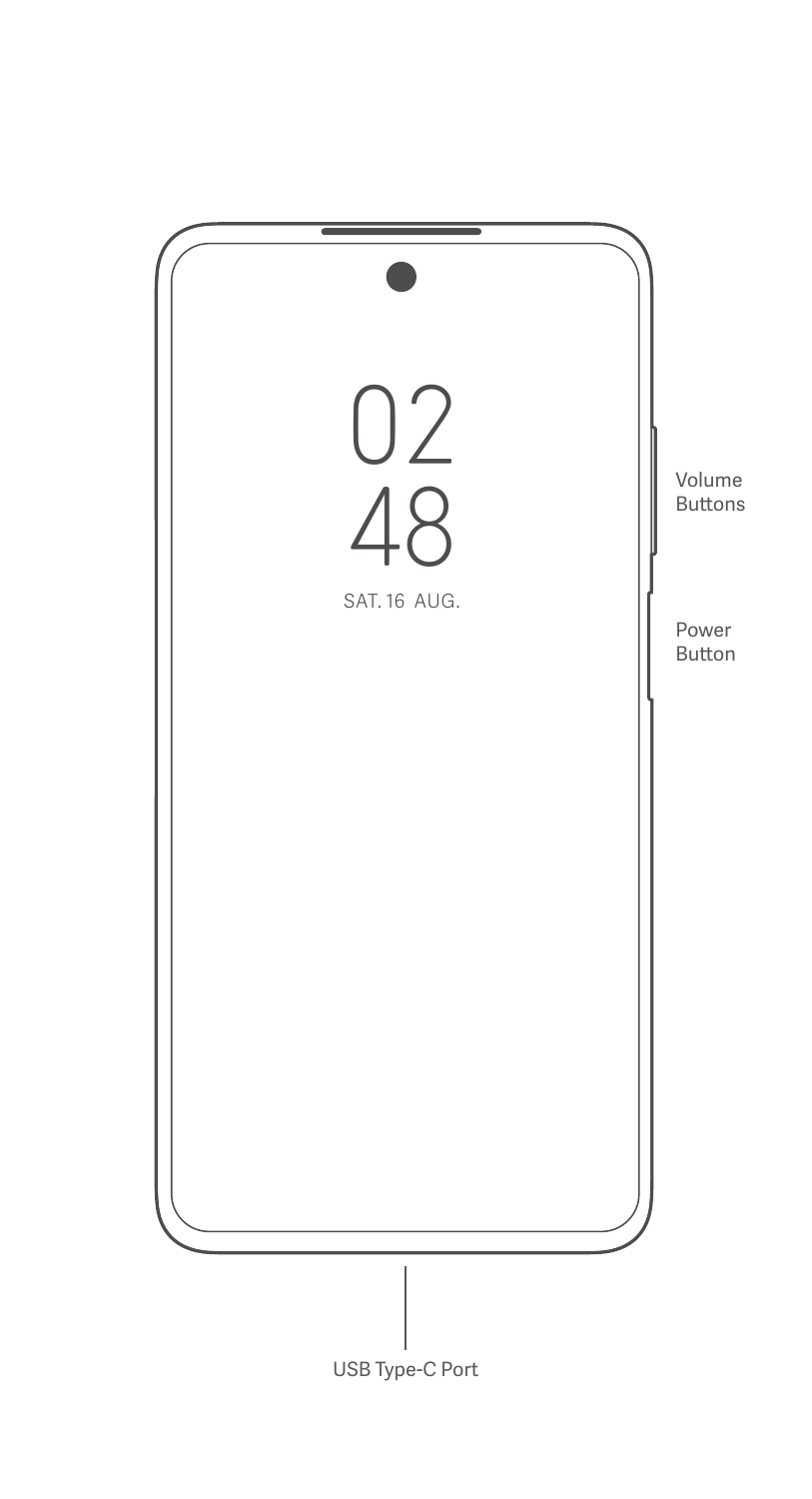## Thank you for choosing Redmi 10

Long press the power button to turn on the device. Follow the on-screen instructions to configure the device. For more information, visit our official website: www.mi.com/global/service/userguide

## MIUI

Redmi 10 comes pre-installed with MIUI, our customized Android-based OS which provides frequent updates and user-friendly features based on suggestions from over 200 million active users worldwide. For more information, please visit en.miui.com

## SIM Card Tray:



## About Dual SIM:

- Dual 4G SIM is offered by select telecom operators and may not be available in all regions.
- Supports dual nano-SIM cards. When using both SIM card slots, either card can be set as the primary card.
- VoLTE is only supported by telecom operators in certain regions.
- System may be automatically updated for optimal network performance. For details, please refer to the system version in use on the device.
- Please do not insert non-standard SIM cards into the SIM card slot. They may damage the SIM card slot.
- WARNING: Do not disassemble this device.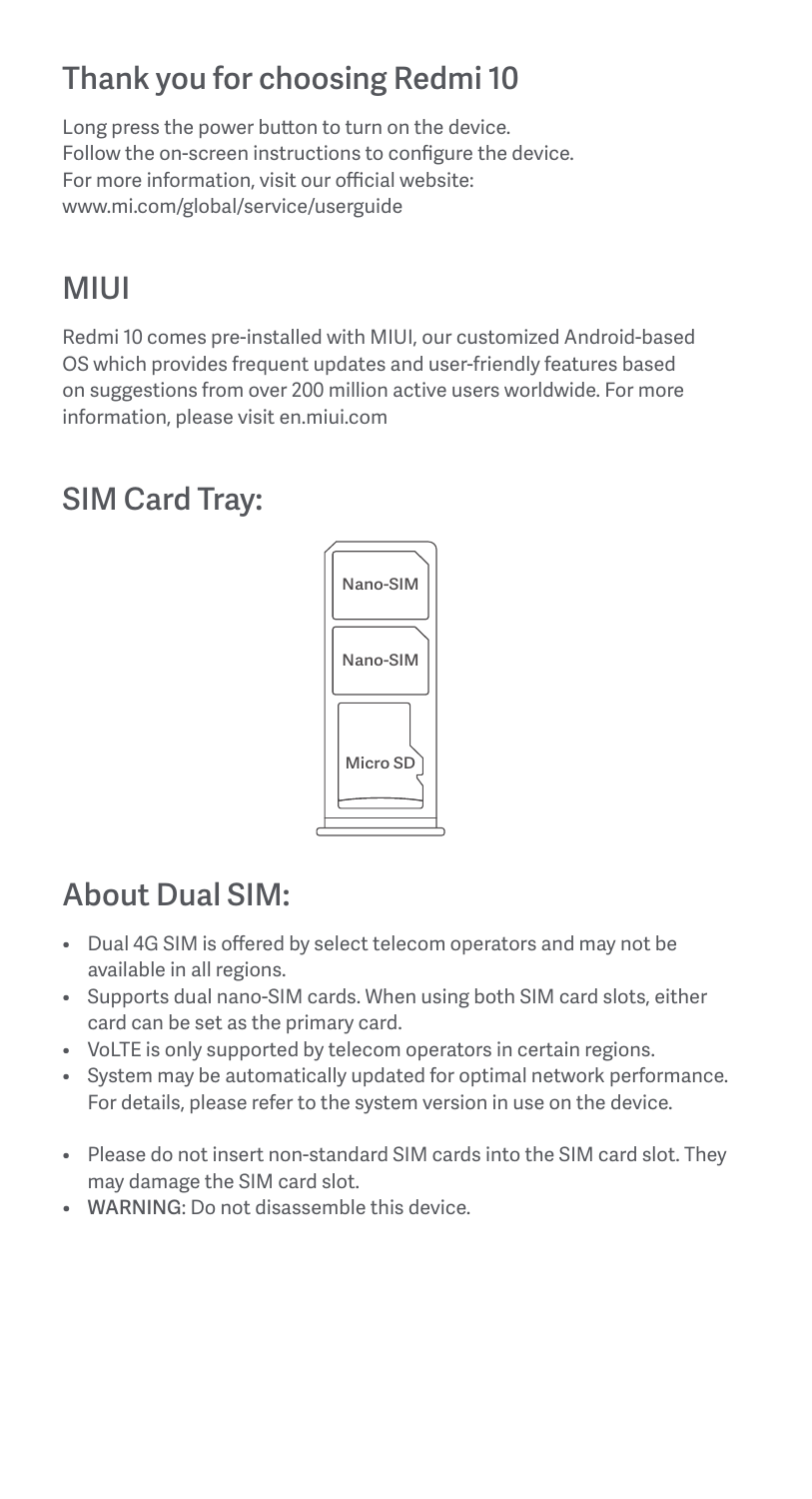



Special precautions must be taken to safely dispose of this product. This marking indicates that this product may not be discarded with other household waste in the EU.

To prevent harm to the environment or human health from inappropriate waste disposal, and to promote sustainable reuse of material resources, please recycle responsibly.

To safely recycle your device, please use return and collection systems or contact the retailer where the device was originally purchased.

To view our Environmental Declaration, please refer to the following link: www.mi.com/en/about/environment

## **CAUTION**

RISK OF EXPLOSION IF BATTERY IS REPLACED BY AN INCORRECT TYPE. DISPOSE OF USED BATTERIES ACCORDING TO INSTRUCTIONS.



To prevent possible hearing damage, do not listen at high volume levels for long periods.

Additional safety information and precautions can be accessed at the following link: www.mi.com/en/certification

## Important Safety Information

Read all safety information below before using your device:

- Use of unauthorized cables, power adapters, or batteries can cause fire, explosion, or pose other risks.
- Use only authorized accessories which are compatible with your device.
- This device's operating temperature range is 0°C to 40°C. Using this device in an environment outside of this temperature range may damage the device.
- If your device is provided with a built-in battery, to avoid damaging the battery or the device, do not attempt to replace the battery yourself.
- Charge this device only with the included or authorized cable and power adapter. Using other adapters may cause fire, electric shock, and damage the device and the adapter.
- After charging is complete, disconnect the adapter from both the device and the power outlet. Do not charge the device for more than 12 hours.
- The battery must be recycled or disposed of separately from household waste. Mishandling the battery may cause fire or explosion. Dispose of or recycle the device, its battery, and accessories according to your local regulations.
- Do not disassemble, hit, crush, or burn the battery. If the battery appears deformed or damaged, stop using it immediately.
	- Do not short circuit the battery, as this may cause overheating, burns, or other injury.
	- Do not place the battery in a high-temperature environment.
	- Overheating may cause explosion.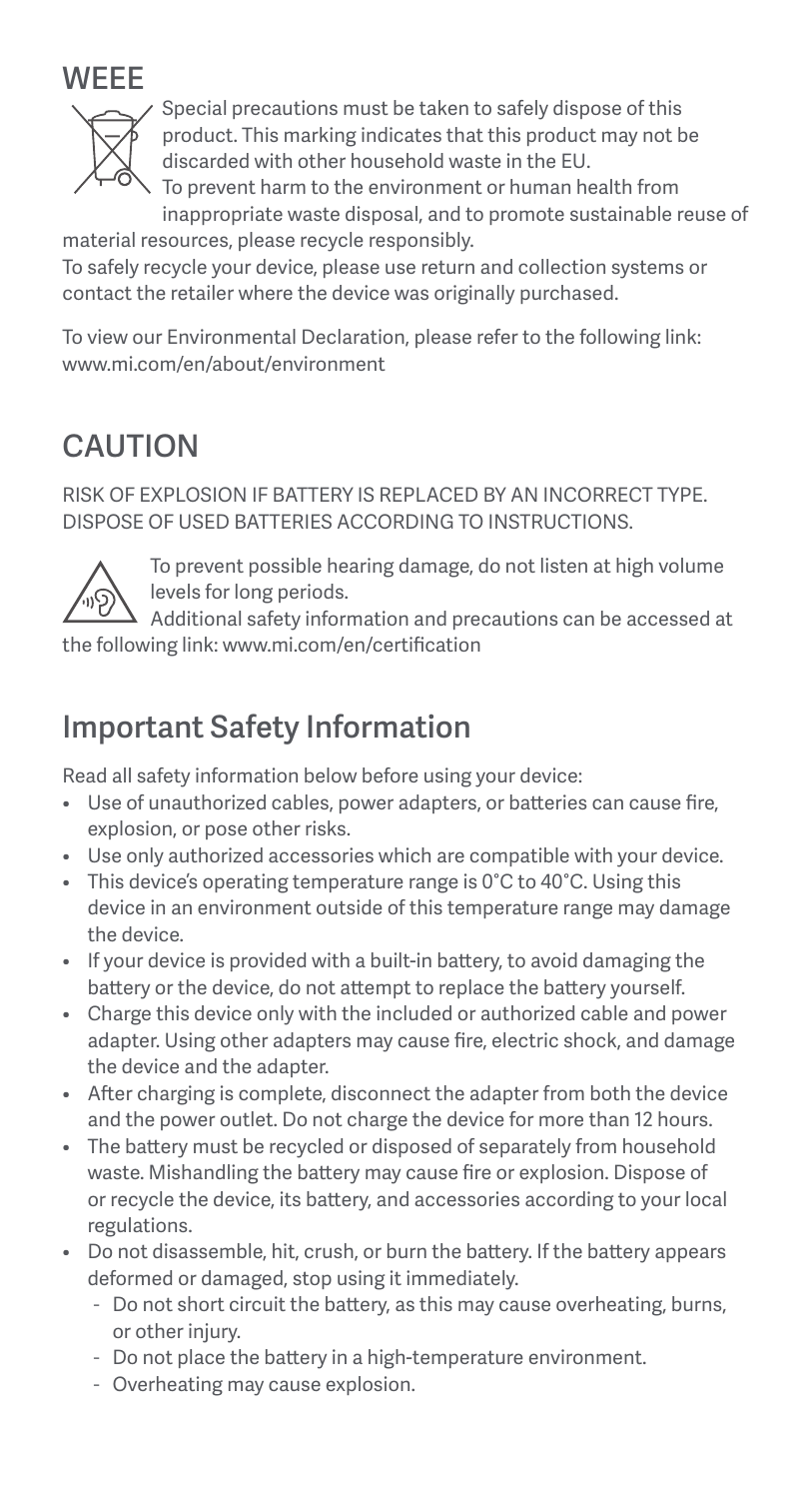- Do not disassemble, hit, or crush the battery, as this may cause the battery to leak, overheat, or explode.
- Do not burn the battery, as this may cause fire or explosion.
- If the battery appears deformed or damaged, stop using it immediately.
- User shall not remove or alter the battery. Removal or repair of the battery shall only be done by an authorized repair center of the manufacturer.
- Keep your device dry.
- Do not try to repair the device yourself. If any part of the device does not work properly, contact Mi customer support or bring your device to an authorized repair center.
- Connect other devices according to their instruction manuals. Do not connect incompatible devices to this device.
- For AC/DC adapters, the socket-outlet shall be installed near the equipment and shall be easily accessible.

# Safety Precautions

- Observe all applicable laws and rules restricting use of mobile phones in specific situations and environments.
- Do not use your phone at petrol stations or in any explosive atmosphere or potentially explosive environment, including fueling areas, below decks on boats, fuel or chemical transfer or storage facilities, or areas where the air may contain chemicals or particles such as grain, dust, or metal powders. Obey all posted signs to turn off wireless devices such as your phone or other radio equipment. Turn off your mobile phone or wireless device when in a blasting area or in areas requiring "two-way radios" or "electronic devices" to be turned off to prevent potential hazards.
- Do not use your phone in hospital operating rooms, emergency rooms, or intensive care units. Always comply with all rules and regulations of hospitals and health centers. If you have a medical device, please consult your doctor and the device manufacturer to determine whether your phone may interfere with the device's operation. To avoid potential interference with a pacemaker, always maintain a minimum distance of 15 cm between your mobile phone and the pacemaker. This can be done by using your phone on the ear opposite to your pacemaker and not carrying your phone in a breast pocket. To avoid interference with medical equipment, do not use your phone near hearing aids, cochlear implants, or other similar devices.
- Observe all aircraft safety regulations and turn off your phone on board aircraft when required.
- When driving a vehicle, use your phone in accordance with relevant traffic laws and regulations.
- To avoid being struck by lightning, do not use your phone outdoors during thunderstorms.
- Do not use your phone to make calls while it is charging.
- Do not use your phone in places with high humidity, such as bathrooms. Doing so may result in electric shock, injury, fire, and charger damage

## Security Statement

Please update your phone's operating system using the built-in software update feature, or visit any of our authorized service outlets. Updating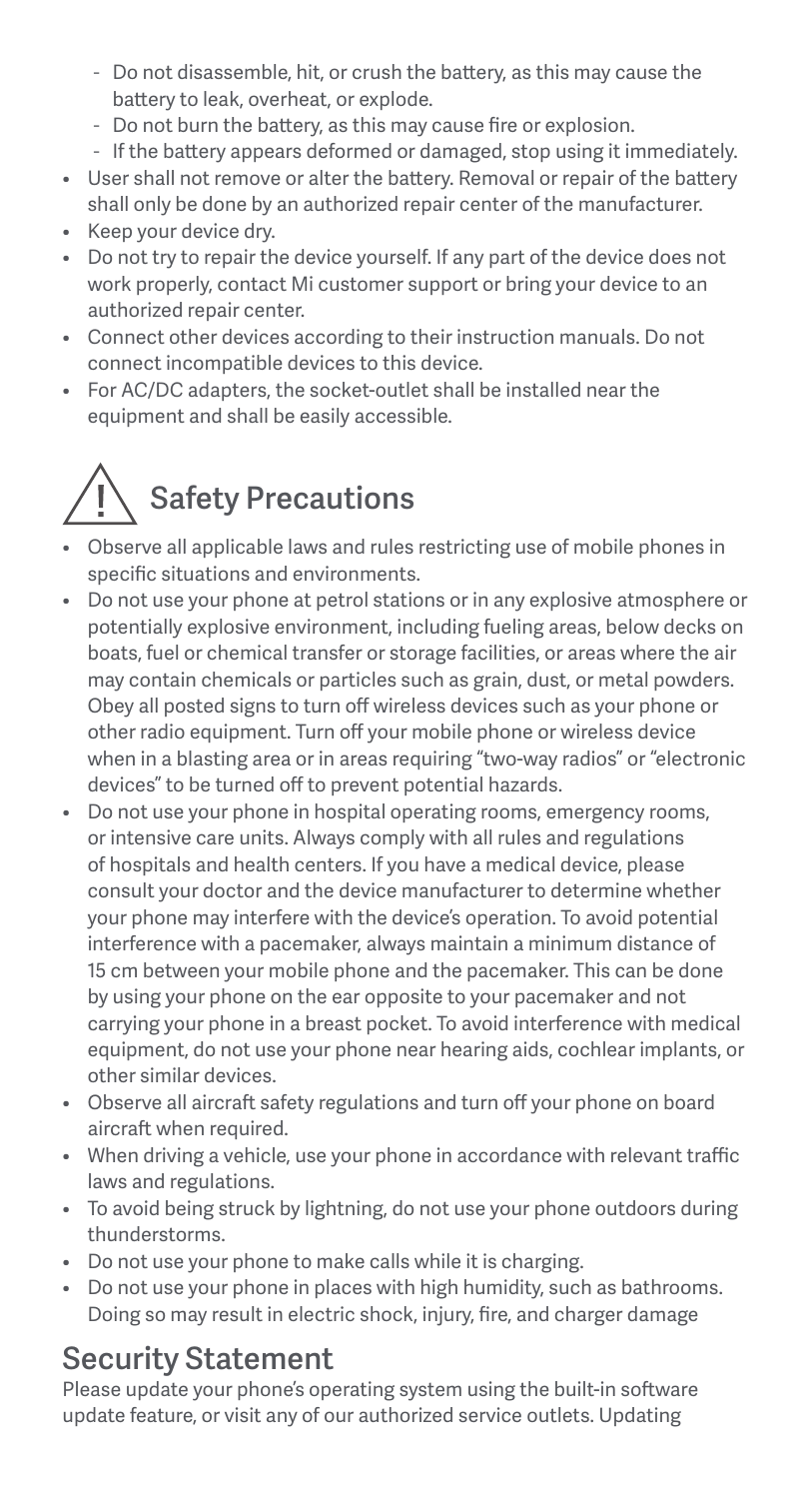software through other means may damage the device or result in data loss, security issues, and other risks.

# EU Regulations

#### RED Declaration of Conformity



Xiaomi Communications Co., Ltd. hereby declares that this GSM / GPRS / EDGE / UMTS / LTE Digital Mobile Phone with Bluetooth and Wi-Fi 21061119AG is in compliance with the essential requirements and other relevant provisions of the RE Directive 2014/53/EU. The full text of the EU declaration of conformity is available at the following internet address: www.mi.com/en/certification

#### RF Exposure Information (SAR)

This device is in compliance with Specific Absorption Rate (SAR) limits for general population/uncontrolled exposure (Localized 10-gram SAR for head and trunk, limit: 2.0W/kg) specified in Council Recommendation 1999/519/EC, ICNIRP Guidelines, and RED (Directive 2014/53/EU).

During SAR testing, this device was set to transmit at its highest certified power level in all tested frequency bands and placed in positions that simulate RF exposure during use against the head with no separation and near the body with a separation of 5 mm.

SAR compliance for body operation is based on a separation distance of 5 mm between the unit and the human body. This device should be carried at least 5 mm away from the body to ensure RF exposure level is compliant or lower than the reported level. When attaching the device near the body, a belt clip or holster should be used which does not contain metallic components and allows a separation of at least 5 mm to be maintained between the device and the body. RF exposure compliance was not tested or certified with any accessory containing metal worn on the body, and use of such an accessory should be avoided.

### Certification Information (Highest SAR)

SAR 10 g limit: 2.0 W/Kg, SAR Value: Head: 0.590 W/Kg, Body: 0.995 W/Kg (5 mm distance).

#### Legal Information

This device may be operated in all member states of the EU. Observe national and local regulations where the device is used. This device is restricted to indoor use only when operating in the 5150 to 5350 MHz frequency range in Hong Kong and the following countries: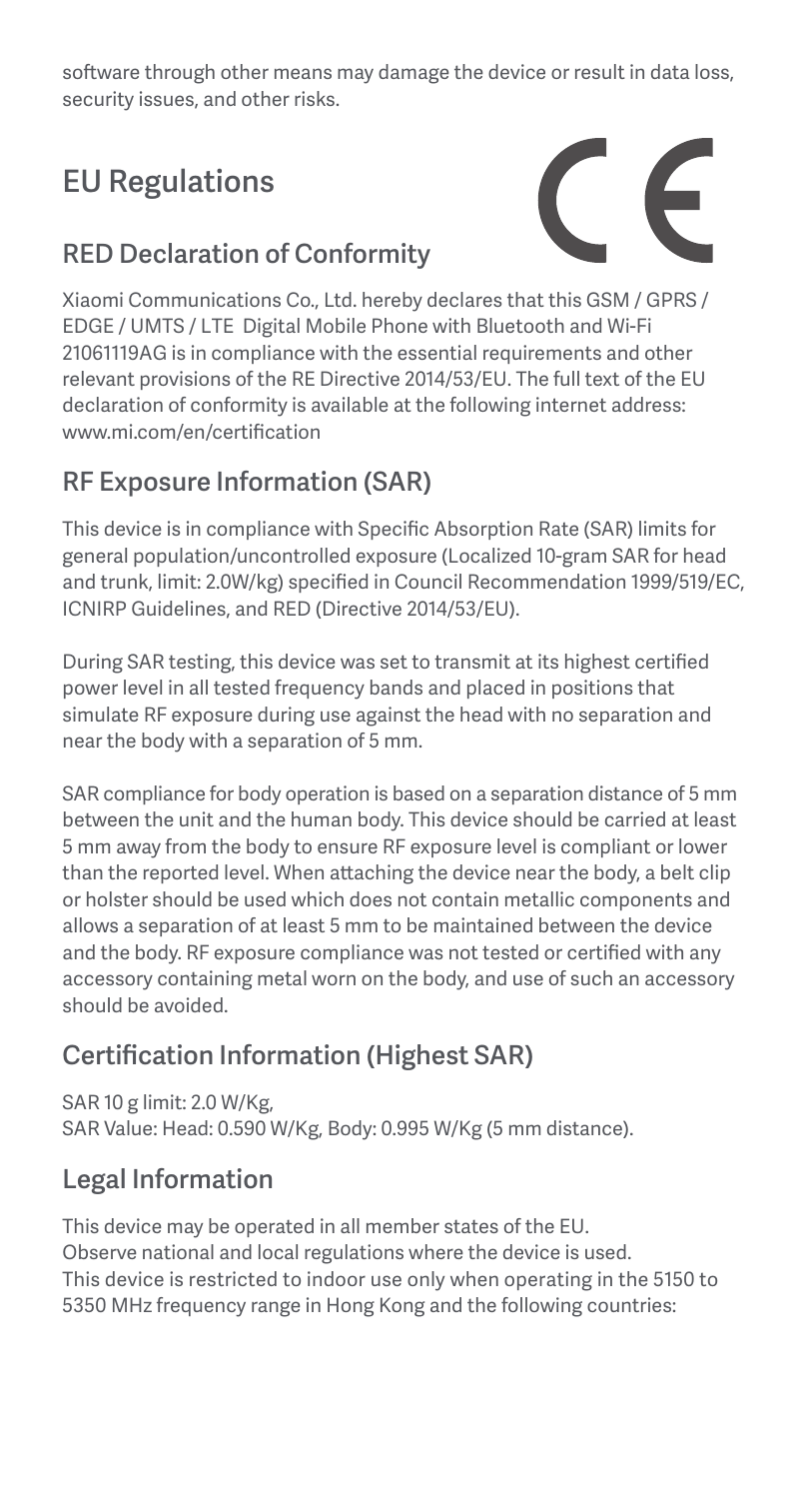| AT | BE        | <b>BG</b>      | <b>HR</b> | CY        | CZ        | DK     |  |
|----|-----------|----------------|-----------|-----------|-----------|--------|--|
| EE | FI        | <b>FR</b>      | DE        | EL        | HU        | IE     |  |
| IT | LV        | LT             | LU        | MT        | <b>NL</b> | PL     |  |
| PT | <b>RO</b> | SK             | <b>SI</b> | ES        | SE        | UK(NI) |  |
| IS | Ы         | N <sub>O</sub> | CH        | <b>TR</b> |           |        |  |

#### Restrictions in the 2.4 GHz band:

Norway: This subsection does not apply for the geographical area within a radius of 20 km from the centre of Ny-Ålesund.

#### Receiver Category 2

Ensure the power adapter used meets the requirements of Clause 6.4.5 in IEC/EN 62368-1 and has been tested and approved according to national or local standards.

#### Frequency Bands and Power

This mobile phone offers the following frequency bands in EU areas only and maximum radio-frequency power: GSM 900: 35.5 dBm GSM 1800: 32.5 dBm WCDMA band 1/8: 25.7 dBm LTE band 1/3/7/8/20/28/38/40: 25.7 dBm Bluetooth: 20 dBm Wi-Fi 2.4 GHz band: 20 dBm Wi-Fi 5 GHz: 5150 to 5250MHz: 23 dBm, 5250 to 5350 MHz: 20 dBm, 5470 to 5725 MHz: 20 dBm, 5725 to 5825 MHz: 14 dBm

## FCC Regulations

This mobile phone complies with part 15 of the FCC Rules. Operation is subject to the following two conditions: (1) This device may not cause harmful interference, and (2) this device must accept any interference received, including interference that may cause undesired operation.

This mobile phone has been tested and found to comply with the limits for a Class B digital device, pursuant to Part 15 of the FCC Rules.

These limits are designed to provide reasonable protection against harmful interference in a residential installation.

This equipment generates, uses and can radiate radio frequency energy and, if not installed and used in accordance with the instructions, may cause harmful interference to radio communications.

However, there is no guarantee that interference will not occur in a particular installation. If this equipment does cause harmful interference to radio or television reception, which can be determined by turning the equipment off and on, the user is encouraged to try to correct the interference by one or more of the following measures:

- Reorient or relocate the receiving antenna.
- Increase the separation between the equipment and receiver.
- Connect the equipment into an outlet on a circuit different from that to which the receiver is connected.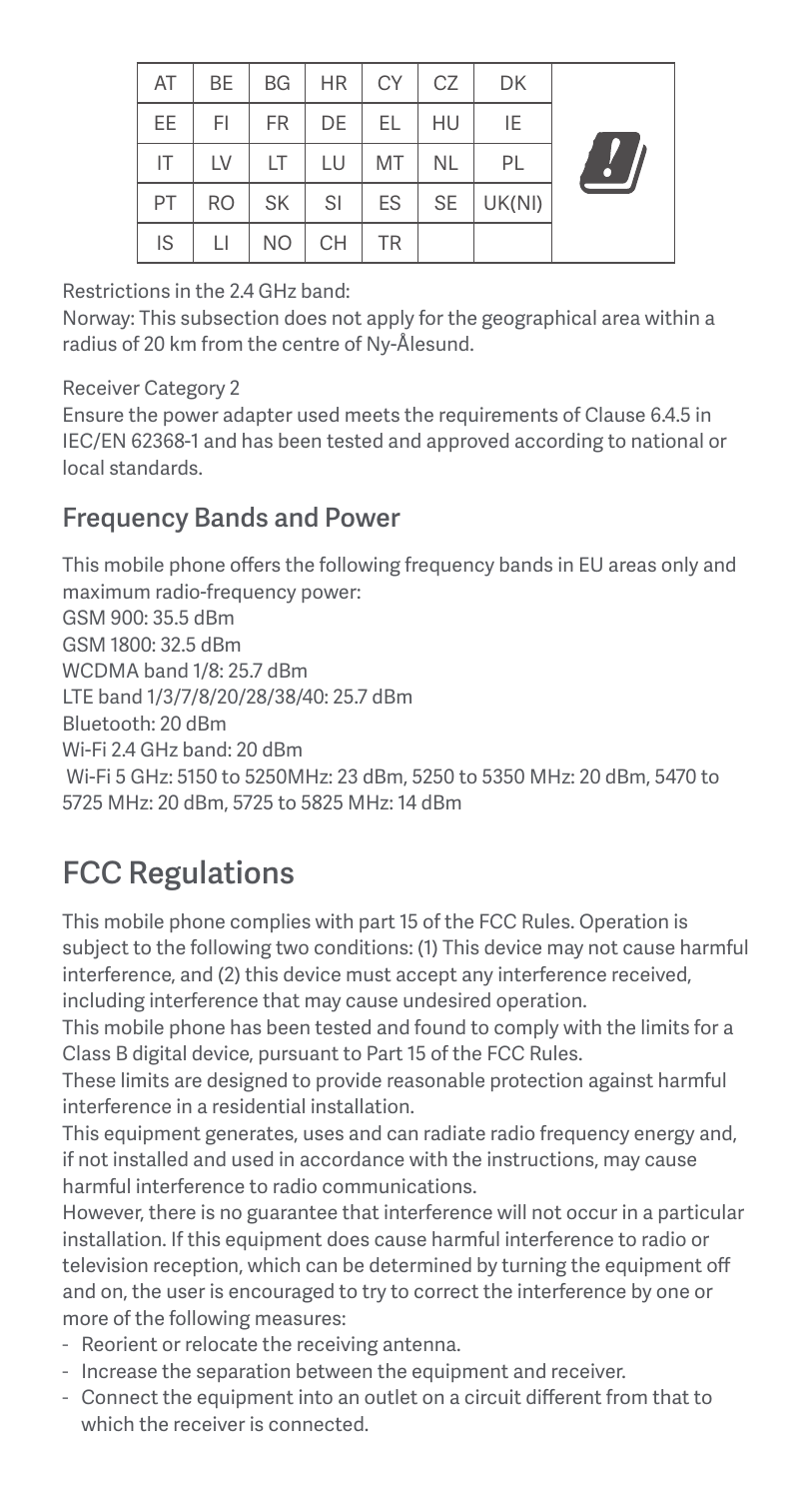- Consult the dealer or an experienced radio/TV technician for help.

### RF Exposure Information (SAR)

This device meets the government's requirements for exposure to radio waves. This device is designed and manufactured not to exceed the emission limits for exposure to radio frequency (RF) energy. The exposure standard for wireless devices employs a unit of measurement known as Specific Absorption Rate, or SAR.

The SAR limit set by the FCC is 1.6 W/Kg. For body-worn operation, this device has been tested and meets the FCC RF exposure guidelines for use with an accessory that contains no metal and positions the device a minimum of 1,5 cm from the body. RF exposure compliance with any body-worn accessory that contains metal was not tested and certified, and use of such body-worn accessory should be avoided. Any accessory used with this device for body-worn operation must keep the device a minimum of 1,5 cm away from the body.

## FCC Note

Changes or modifications not expressly approved by the party responsible for compliance could void the user's authority to operate the equipment. Shielded cables must be used with this unit to ensure compliance with the Class B FCC limits.

#### E-label

This device has an electronic label for certification information. To access it, please go to Settings > About phone > Certification, or open Settings and type "Certification" into the search bar.

Model: 21061119AG 2106 indicates that this product will be launched after 202106.

#### Adapter

Manufacturer: Xiaomi Communications Co., Ltd. Address: #019, 9th Floor, Building 6, 33 Xi'ergi Middle Road, Haidian District, Beijing, China Model: MDY-11-EN Input Voltage: 100-240V~ Input Frequency: 50/60Hz Output Voltage: 5.0V/9.0V/12.0V/10.0V Output Current: 3.0A/2.23A/1.67A/2.25A Max Output power: 15.0W/20.0W/20.0W/22.5W Max Average active efficiency: ≥81.39%